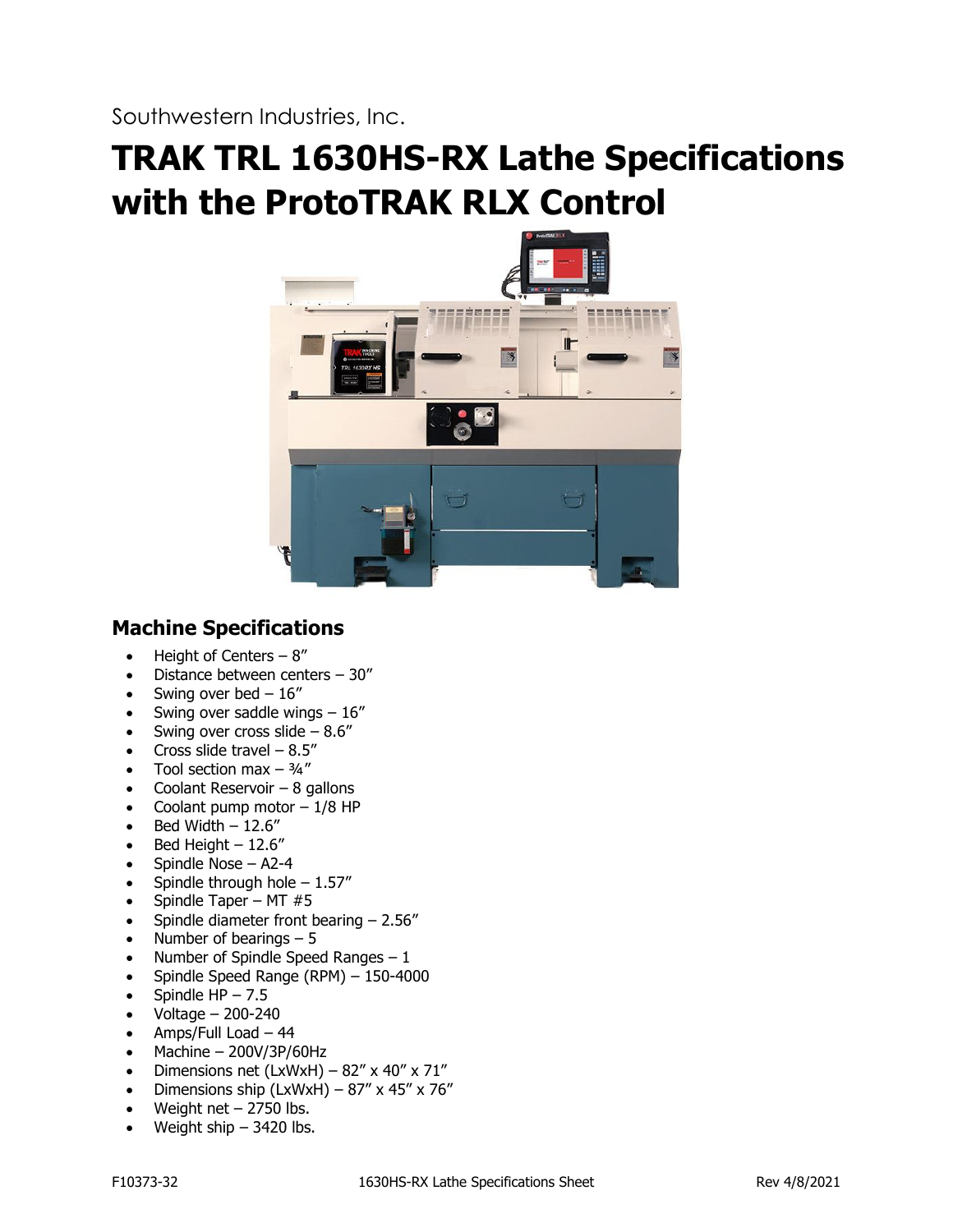- Tail stock quill travel  $-5.75"$
- $\bullet$  Ouill diameter  $-2.36"$
- Quill taper hole MT  $#4$
- Dynamic spindle motor brake
- Way surface hardness 400-450 HB
- Quiet operation
- Dual sliding doors to control chips and coolant with one removable door
- Meehanite cast monolithic base
- Heavy ribbed base construction
- Bedways hardened and ground
- Sliding surfaces Turcite coated
- Dovetails on cross slide, V-ways on saddle
- Adjustable saddle gibs
- Maximum rapid  $-$  400 ipm on z-axis

# **ProtoTRAK RLX System Specifications**

# **Pendant Control Hardware**

- Two-axis CNC, two-axis DRO
- Electronic Handwheels for manual operation
- 15.6" LCD with Touchscreen
- Intel® 2.0 GHz processor
- 4 GB Ram
- At least 32GB of mSATA SSD
- 5 USB connectors
- 2 Ethernet Ports (1 for user and 1 for control system)
- Override of program feedrate
- Override of spindle speed
- LED status lights built into run panel
- E-stop
- Spindle Control (FWD, REV, OFF)
- Feed STOP and GO
- Fine vs Course EHW resolution control
- Accessory button to control coolant and AUTO mode in RUN mode
- Power Reset Button
- Jogstick for convenient jog

#### **Computer Module Control Hardware**

- $\bullet$  2 axis motor control  $-$  X and Z axis, Axis to control CNC Turret
- 14 inputs
- 9 outputs

# **Software Features – General Operation**

- Clear, uncluttered screen display
- Prompted data inputs
- English language no codes
- Soft keys change within context
- Windows® operating system
- Color graphics with adjustable views
- Gestures for pan, zoom, rotate
- Inch/mm selectable
- Convenient modes of operation
- Networking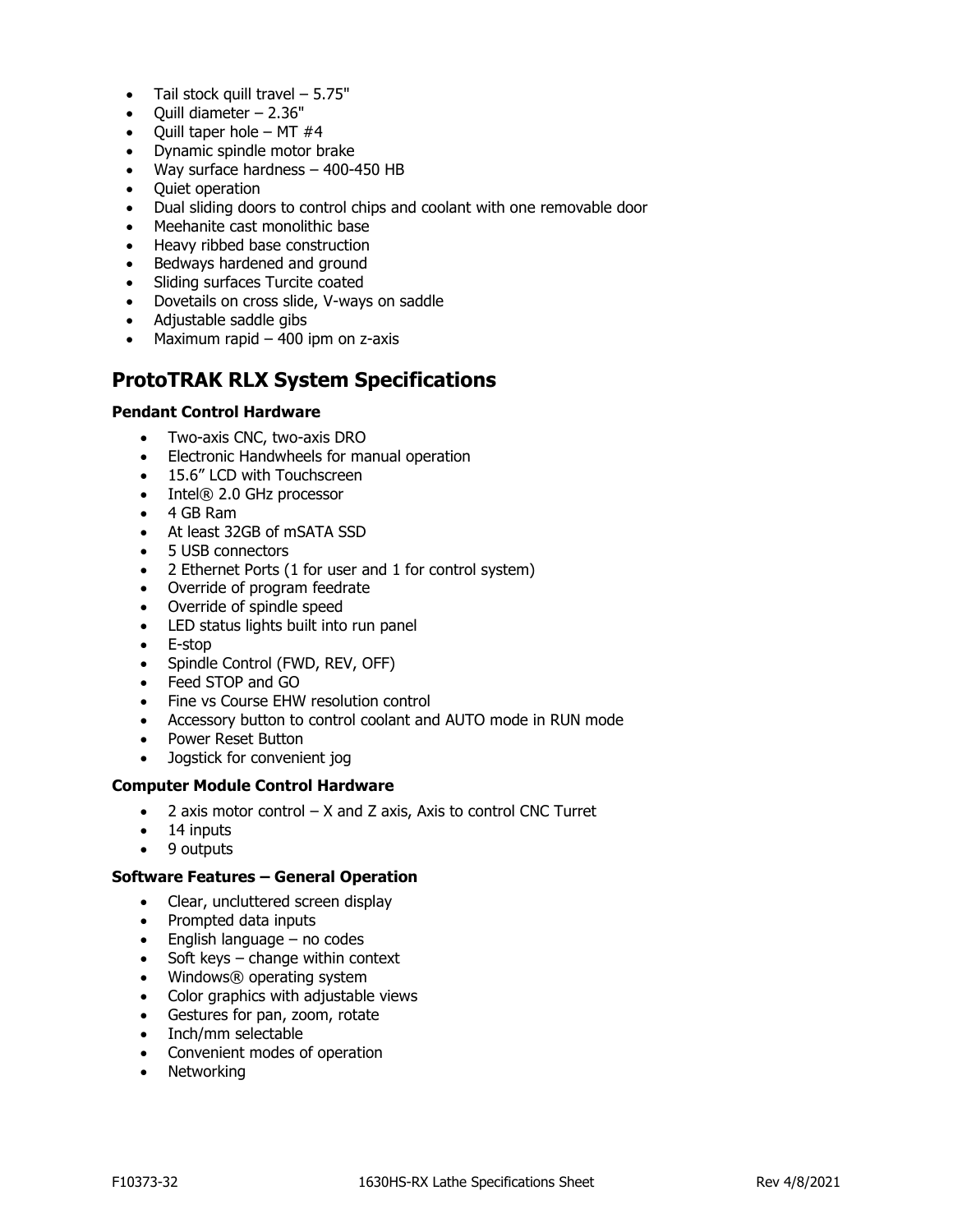# **Info Softkeys**

- Status
- Tool Table
- EPA
- Math Help
- Warnings
- Defaults
- Keyboard
- Calculator

# **DRO Mode Features for Manual Machining**

- Incremental and absolute dimensions
- Powerfeed X or Z
- GO TO
- Do One Tapers for any angle
- Do One Radius
- Do One Fillet
- Thread Repair (O)
- MAX RPM set maximum RPM for spindle to run
- Servo motion to return to home
- Tool offsets from library
- Spindle speed setting with override

# **Program Mode Features**

- Geometry-based programming
- Incremental and absolute dimensions
- Automatic tool nose radius cutter compensation
- Circular interpolation
- Linear interpolation
- Look graphics at all times
- List step graphics with programmed events displayed
- Alphanumeric program names
- Canned Cycles
- Program data editing
- Options within events
- Math helps with graphical interface
- Subroutine repeat of programmed events
- Nesting
- Programmable spindle speeds

# **Canned Cycles**

- Position
- Drill
- Bore
- Turn
- Arc
- Cycle
- Thread
- Groove
- Tap  $(O)$
- Cut Off